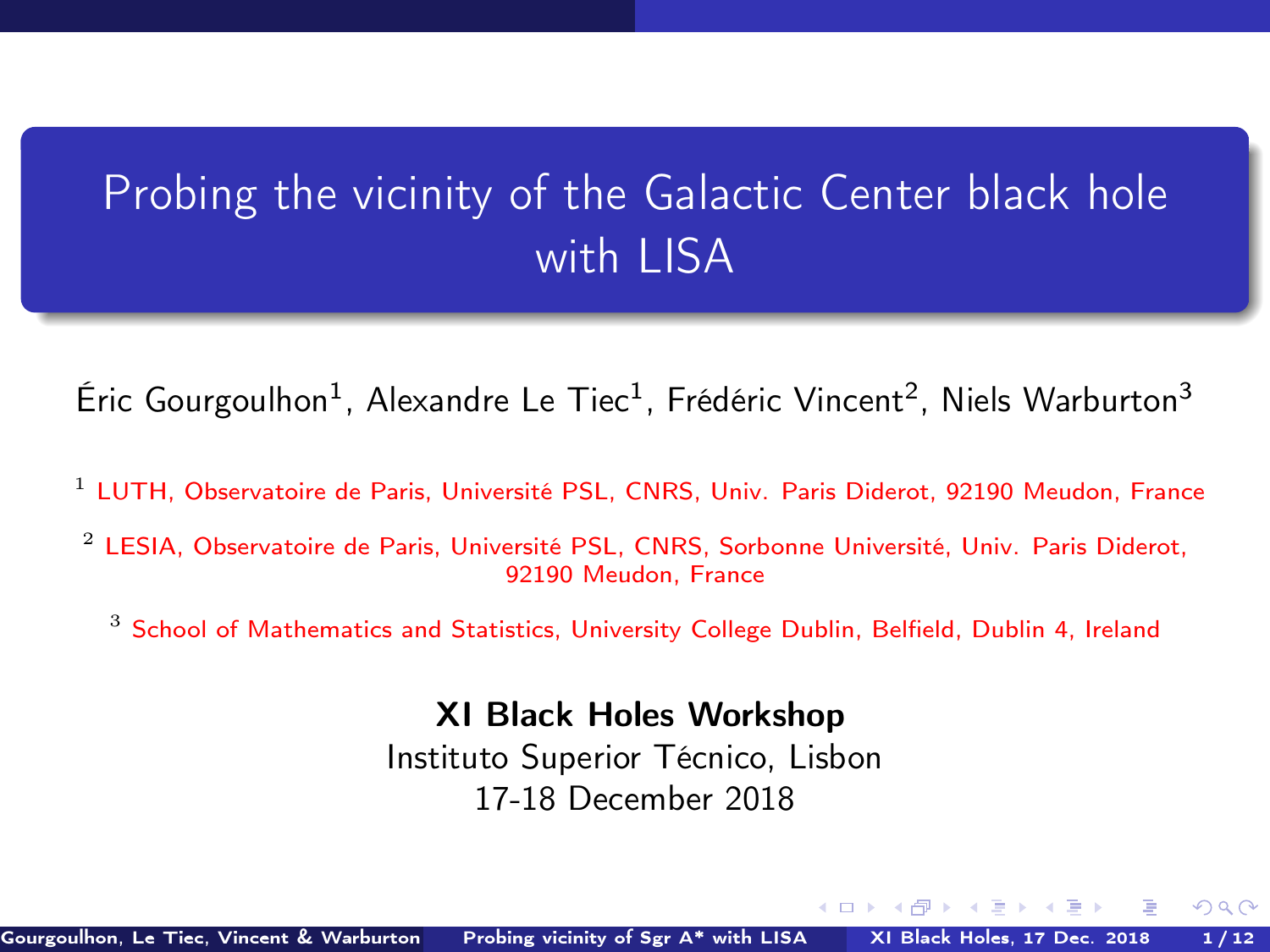## <span id="page-1-0"></span>GW frequencies from circular orbits around Sgr A\*



Gourgoulhon, Le Tiec, Vincent & Warburton [Probing vicinity of Sgr A\\* with LISA](#page-0-0) XI Black Holes, 17 Dec. 2018 2/12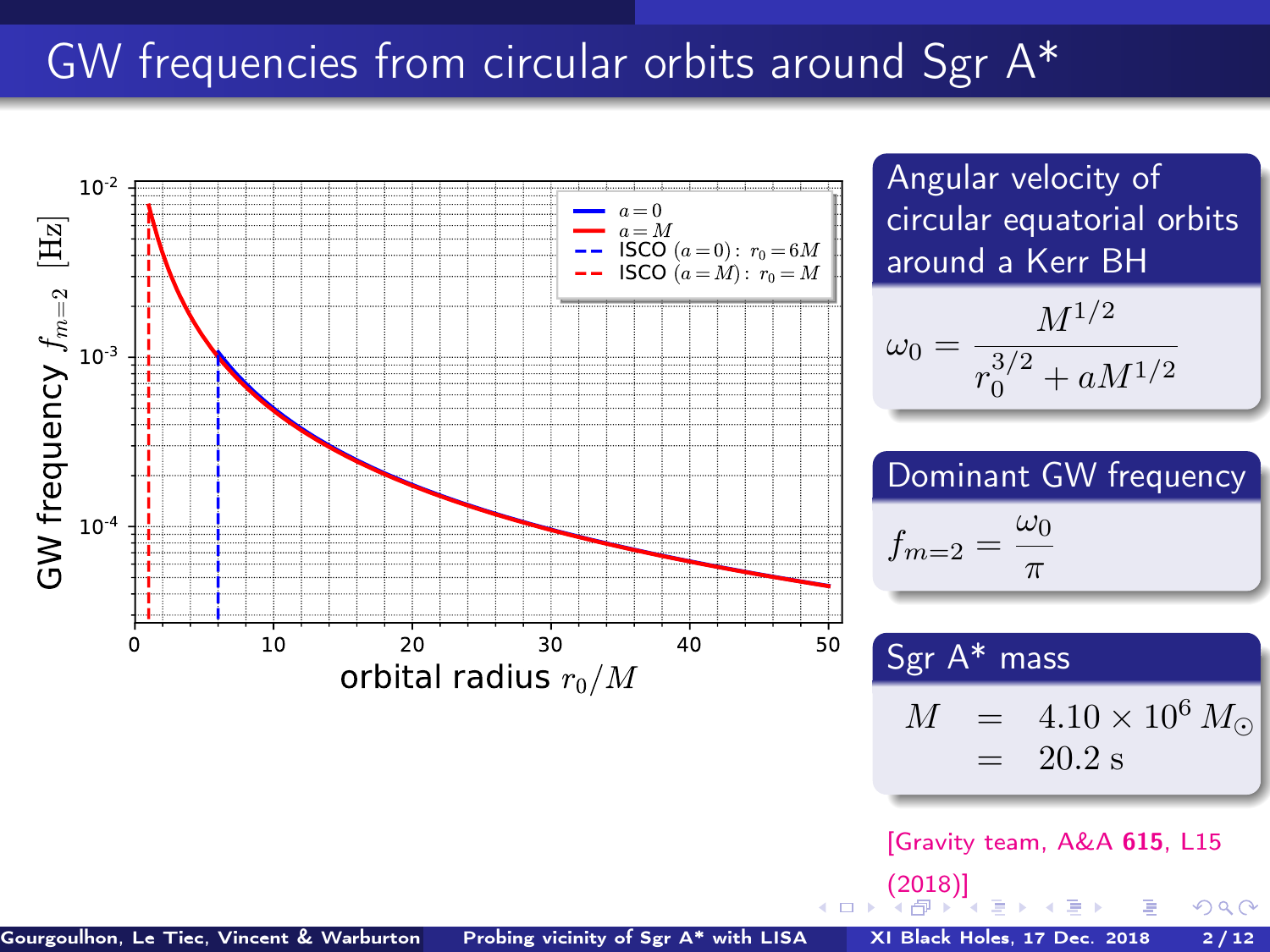## <span id="page-2-0"></span>GW frequencies from circular orbits around Sgr A\*

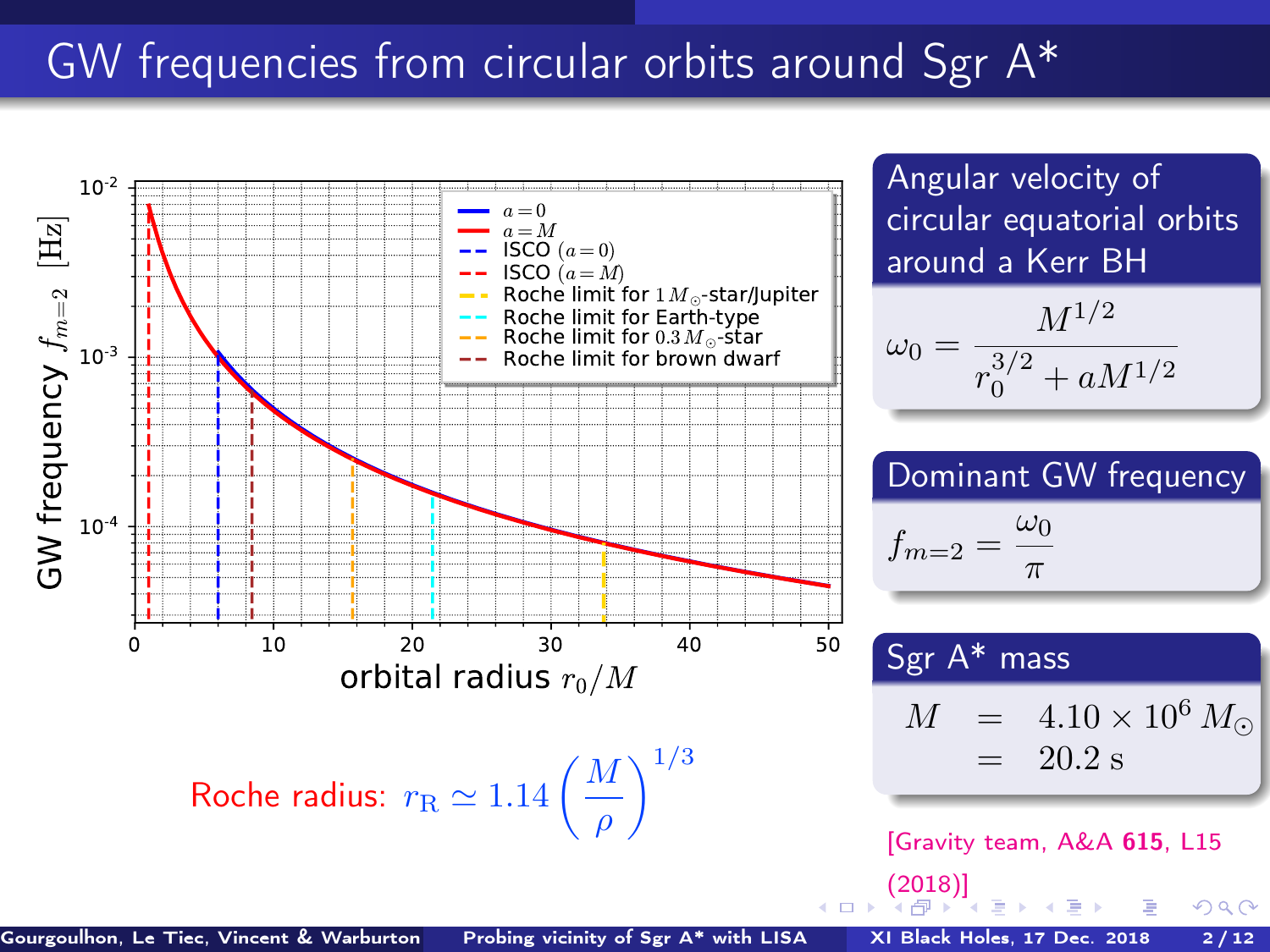### <span id="page-3-0"></span>Frequencies of Sgr A\* close orbits are in LISA bandwidth



ISCO for  $a = M$ :  $f_{m=2} = 7.9$  mHz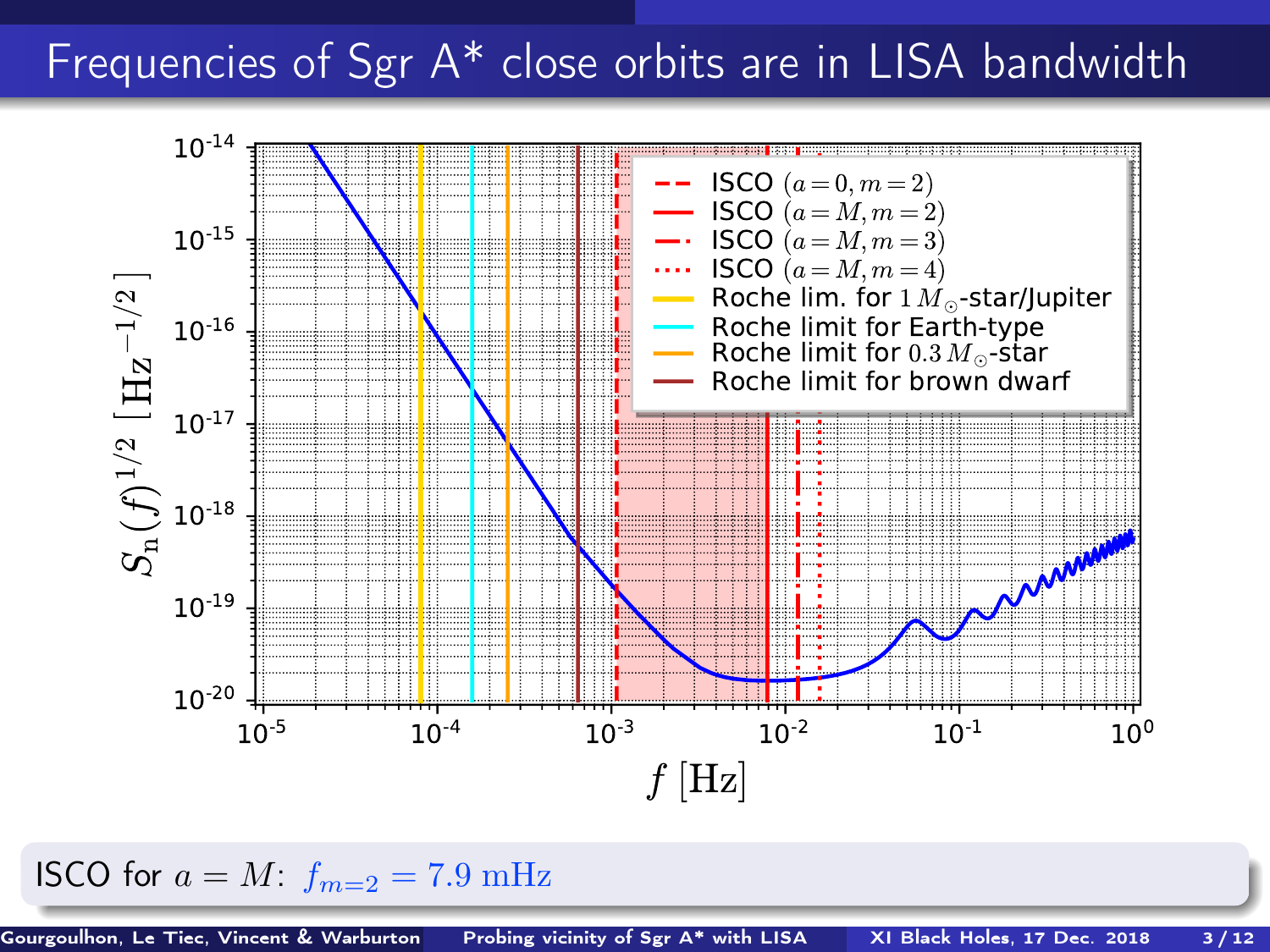# <span id="page-4-0"></span>Frequencies of Sgr A\* close orbits are in LISA bandwidth



ISCO for  $a = M$  $a = M$ :  $f_{m=2} = 7.9 \text{ mHz} \leftarrow$  $f_{m=2} = 7.9 \text{ mHz} \leftarrow$  $f_{m=2} = 7.9 \text{ mHz} \leftarrow$  coincides wit[h L](#page-3-0)I[SA](#page-5-0) ma[x.](#page-0-0) [sen](#page-23-0)[sit](#page-0-0)[ivi](#page-23-0)[ty!](#page-0-0)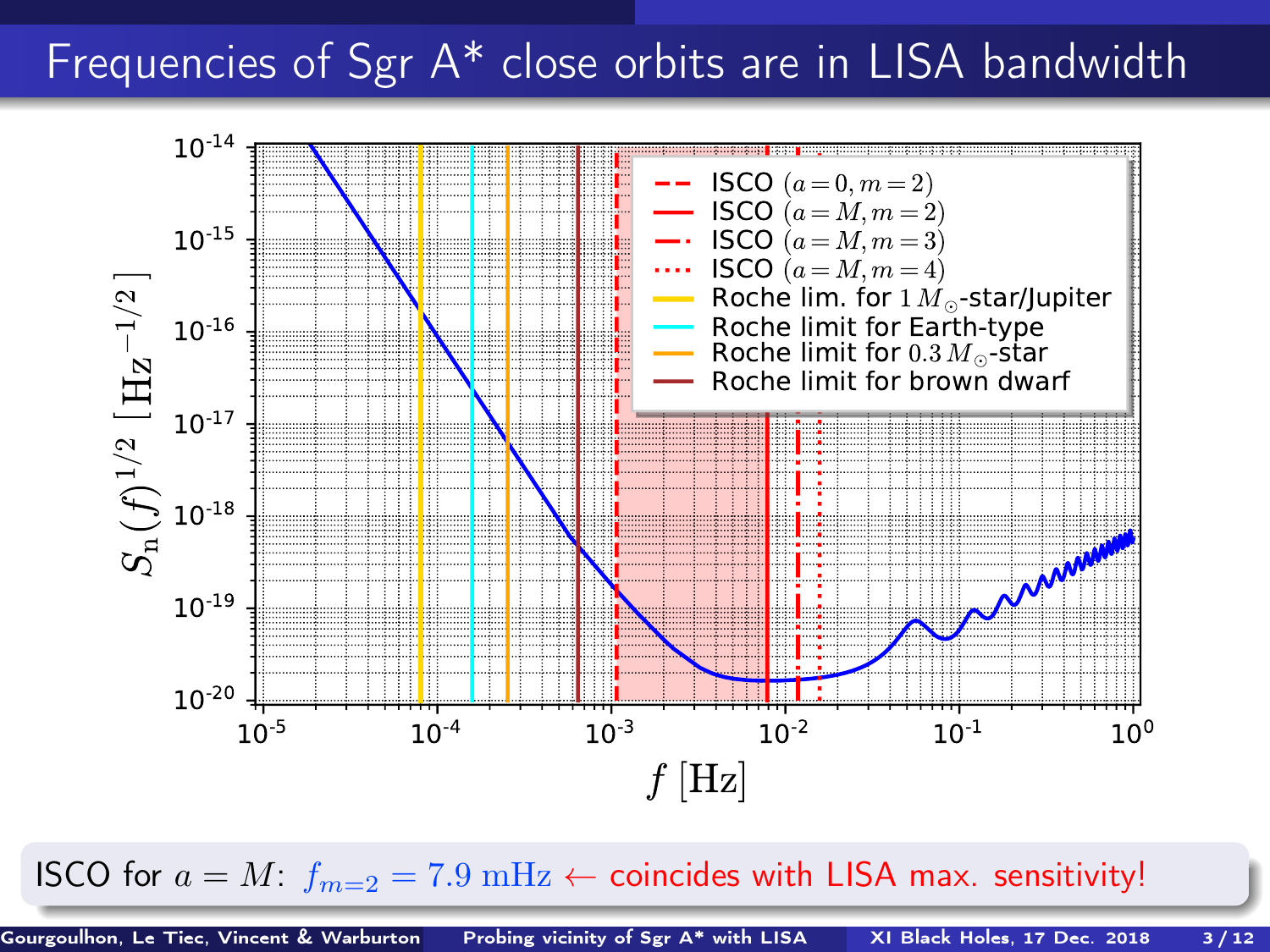# <span id="page-5-0"></span>Life time of circular orbits



 $T_{\text{life}}$ : time to reach the ISCO on the slow inspiral induced by gravitational radiation reaction **◆ ロ ▶ → 何** 医间面

Gourgoulhon, Le Tiec, Vincent & Warburton [Probing vicinity of Sgr A\\* with LISA](#page-0-0) XI Black Holes, 17 Dec. 2018 4/12

 $299$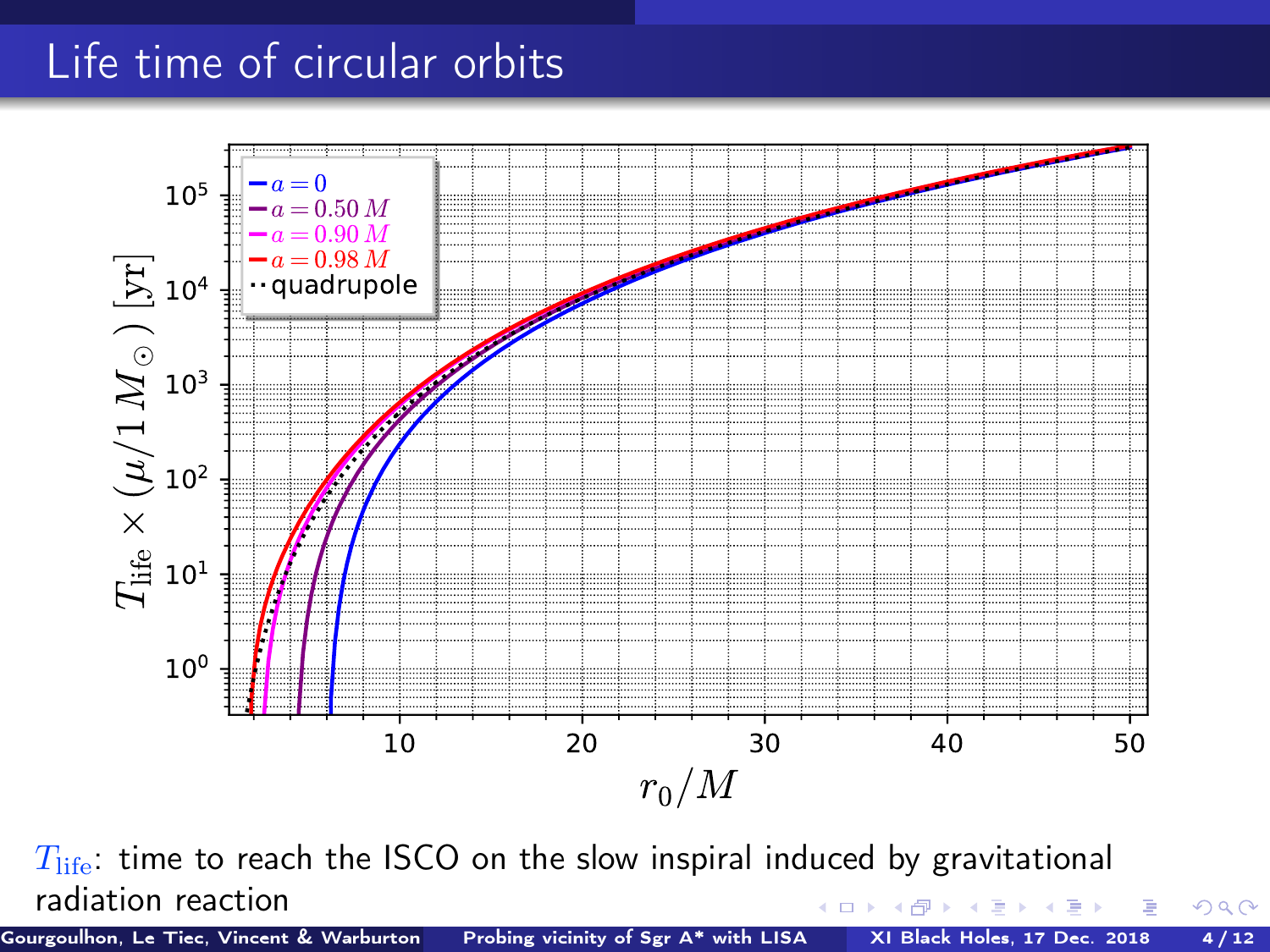### <span id="page-6-0"></span>Detweiler (1978)

$$
h_+ - \mathrm{i}h_\times = \frac{2\mu}{r} \sum_{\ell=2}^\infty \sum_{\substack{m=-\ell\\m\neq 0}}^\ell \frac{Z_{\ell m}^\infty(r_0)}{(m\omega_0)^2} - 2S_{\ell m}^{am\omega_0}(\theta,\varphi) e^{-\mathrm{i}m(\omega_0(t-r_*)+\varphi_0)}
$$

 $\mu$ : mass of orbiting object;  $(t, r, \theta, \varphi)$ : Boyer-Lindquist coordinates of the observer  ${}_{-2}S_{\ell m}^{am\omega_{0}}(\theta,\varphi)$ : spheroidal harmonics of spin weight  $-2$ 

**← ロ ▶ → イ 同 →**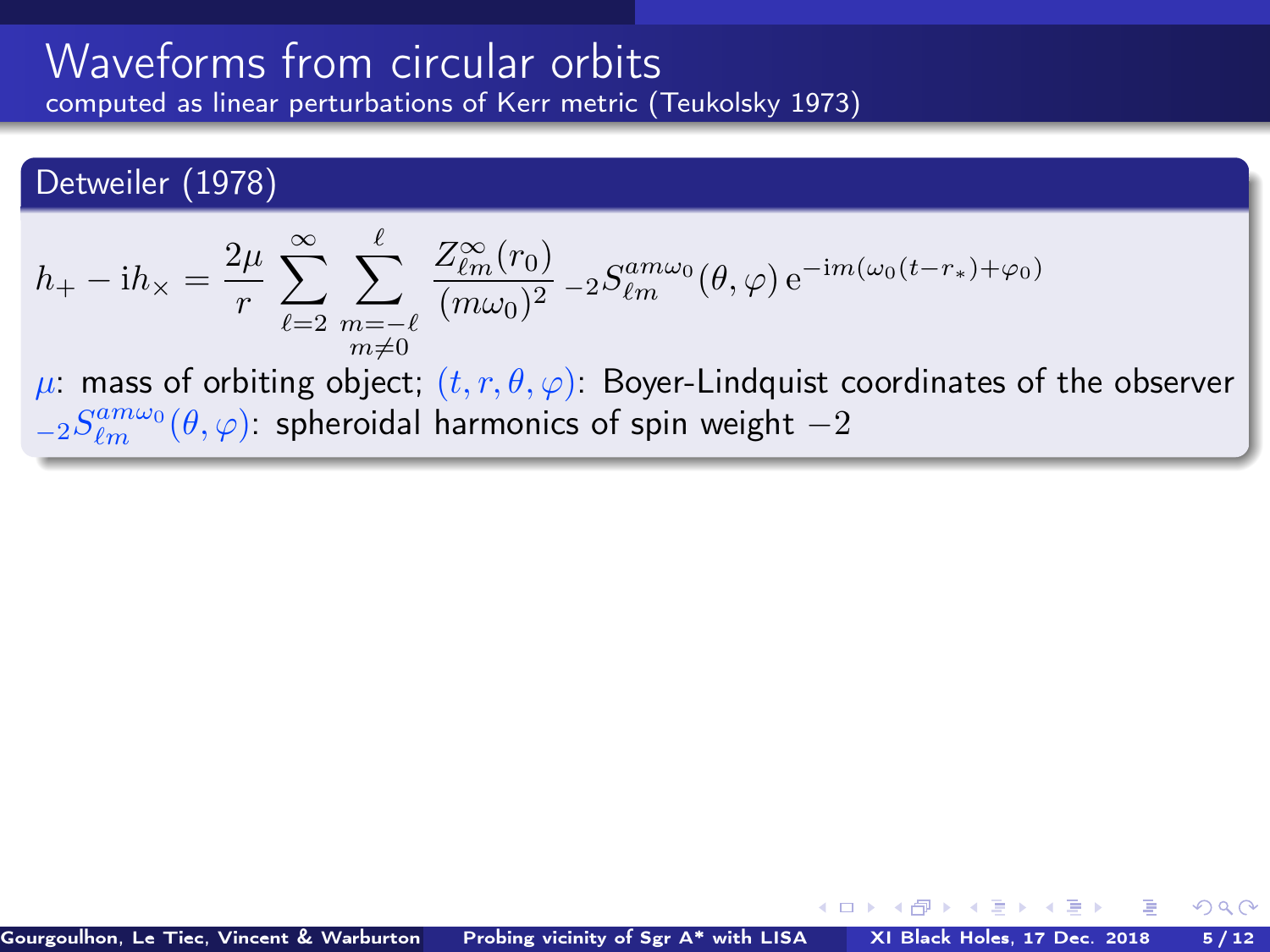<span id="page-7-0"></span>Detweiler (1978)

$$
h_+ - \mathrm{i}h_\times = \frac{2\mu}{r} \sum_{\ell=2}^\infty \sum_{\substack{m=-\ell\\m\neq 0}}^\ell \frac{Z_{\ell m}^\infty(r_0)}{(m\omega_0)^2} - 2S_{\ell m}^{am\omega_0}(\theta,\varphi) e^{-\mathrm{i}m(\omega_0(t-r_*)+\varphi_0)}
$$

 $\mu$ : mass of orbiting object;  $(t, r, \theta, \varphi)$ : Boyer-Lindquist coordinates of the observer  ${}_{-2}S_{\ell m}^{am\omega_{0}}(\theta,\varphi)$ : spheroidal harmonics of spin weight  $-2$ 

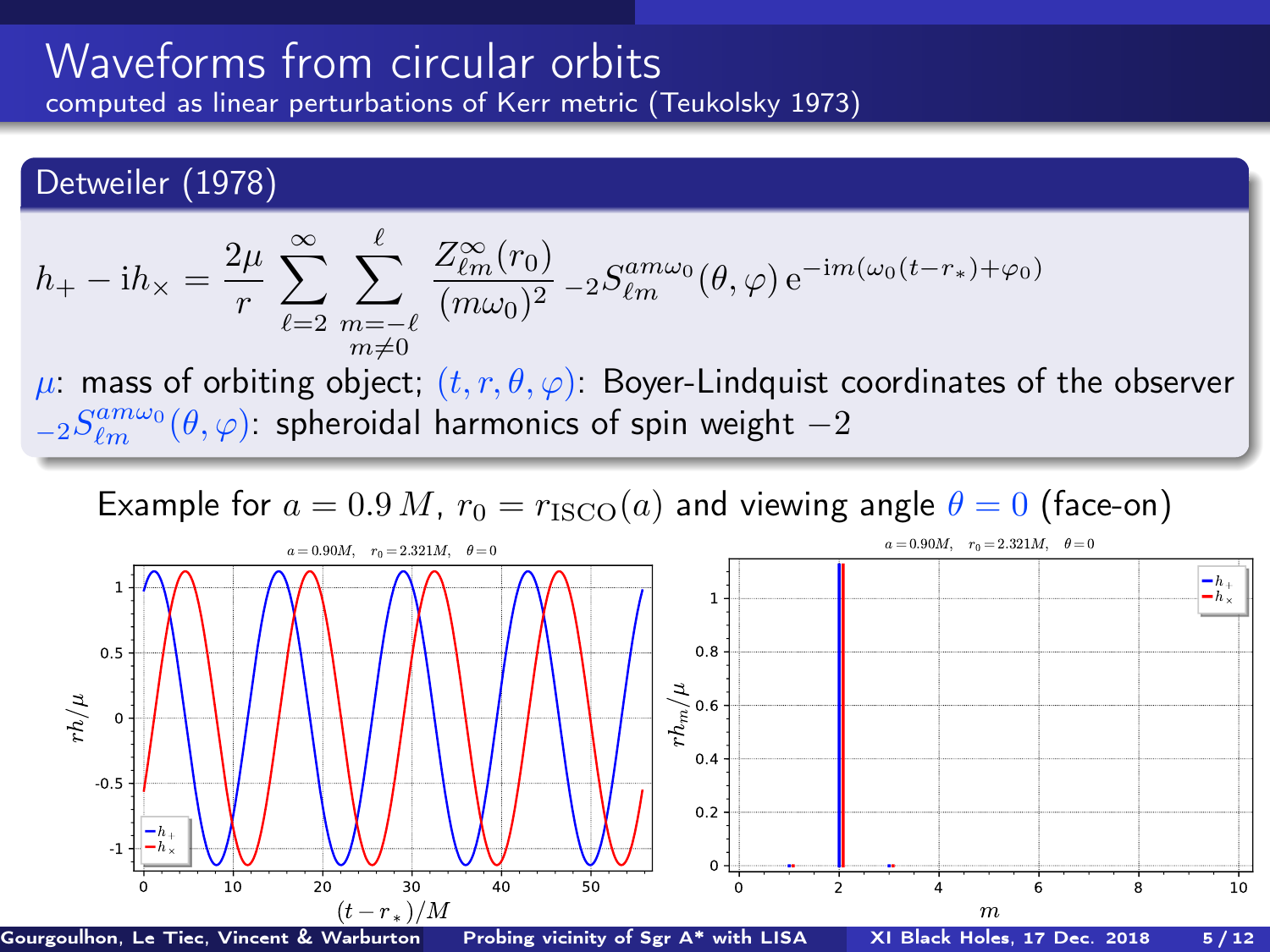### Detweiler (1978)

$$
h_+ - \mathrm{i}h_\times = \frac{2\mu}{r} \sum_{\ell=2}^\infty \sum_{\substack{m=-\ell\\m\neq 0}}^\ell \frac{Z_{\ell m}^\infty(r_0)}{(m\omega_0)^2} - 2S_{\ell m}^{am\omega_0}(\theta,\varphi) e^{-\mathrm{i}m(\omega_0(t-r_*)+\varphi_0)}
$$

 $\mu$ : mass of orbiting object;  $(t, r, \theta, \varphi)$ : Boyer-Lindquist coordinates of the observer  ${}_{-2}S_{\ell m}^{am\omega_{0}}(\theta,\varphi)$ : spheroidal harmonics of spin weight  $-2$ 

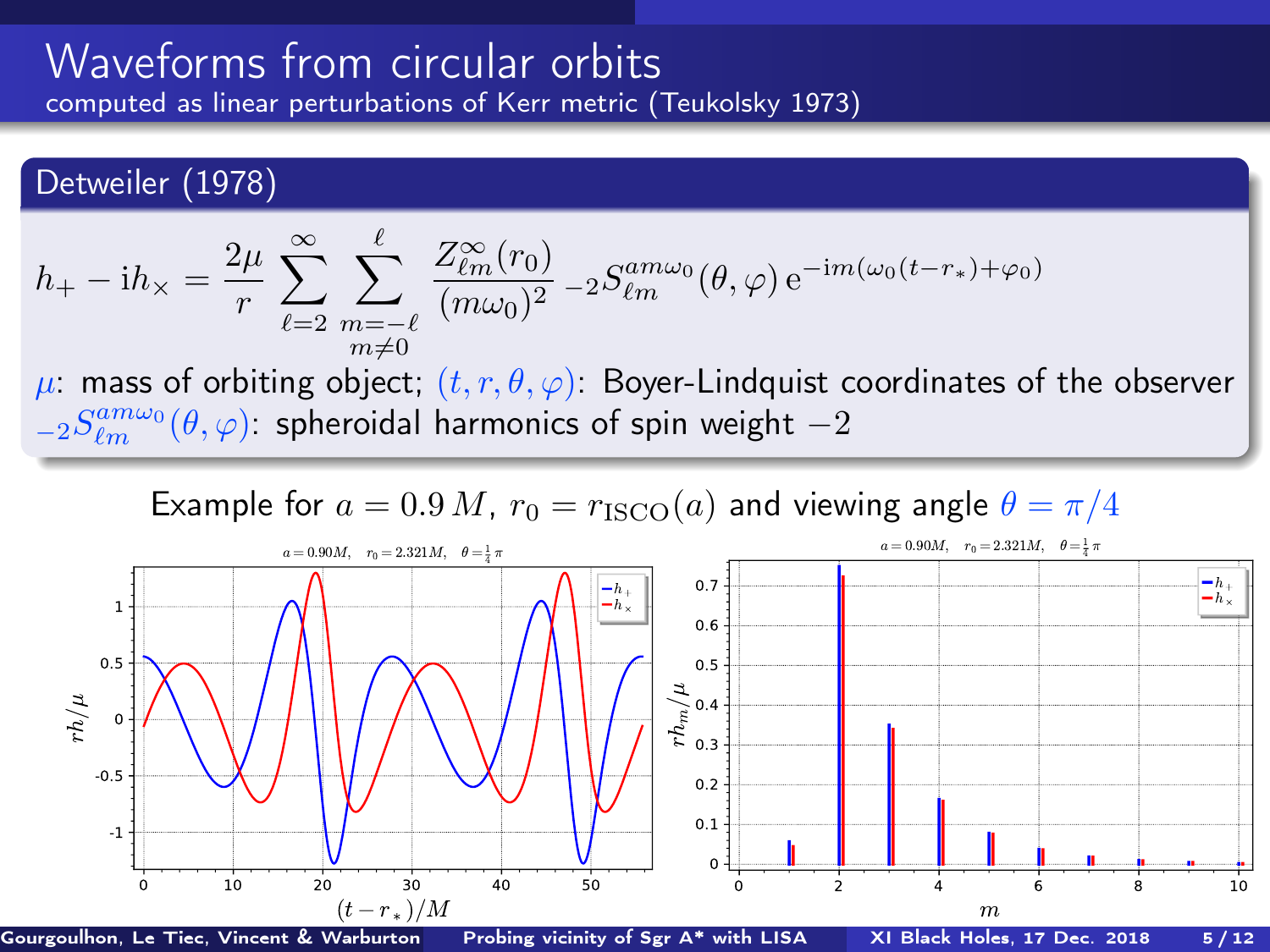### <span id="page-9-0"></span>Detweiler (1978)

$$
h_+ - \mathrm{i}h_\times = \frac{2\mu}{r} \sum_{\ell=2}^\infty \sum_{\substack{m=-\ell\\m\neq 0}}^\ell \frac{Z_{\ell m}^\infty(r_0)}{(m\omega_0)^2} - 2S_{\ell m}^{am\omega_0}(\theta,\varphi) e^{-\mathrm{i}m(\omega_0(t-r_*)+\varphi_0)}
$$

 $\mu$ : mass of orbiting object;  $(t, r, \theta, \varphi)$ : Boyer-Lindquist coordinates of the observer  ${}_{-2}S_{\ell m}^{am\omega_{0}}(\theta,\varphi)$ : spheroidal harmonics of spin weight  $-2$ 



Gourgoulhon, Le Tiec, Vincent & Warburton Reprobing vicinity of Sgr A\* with LISA XI Black Holes, 17 Dec. 2018 5/12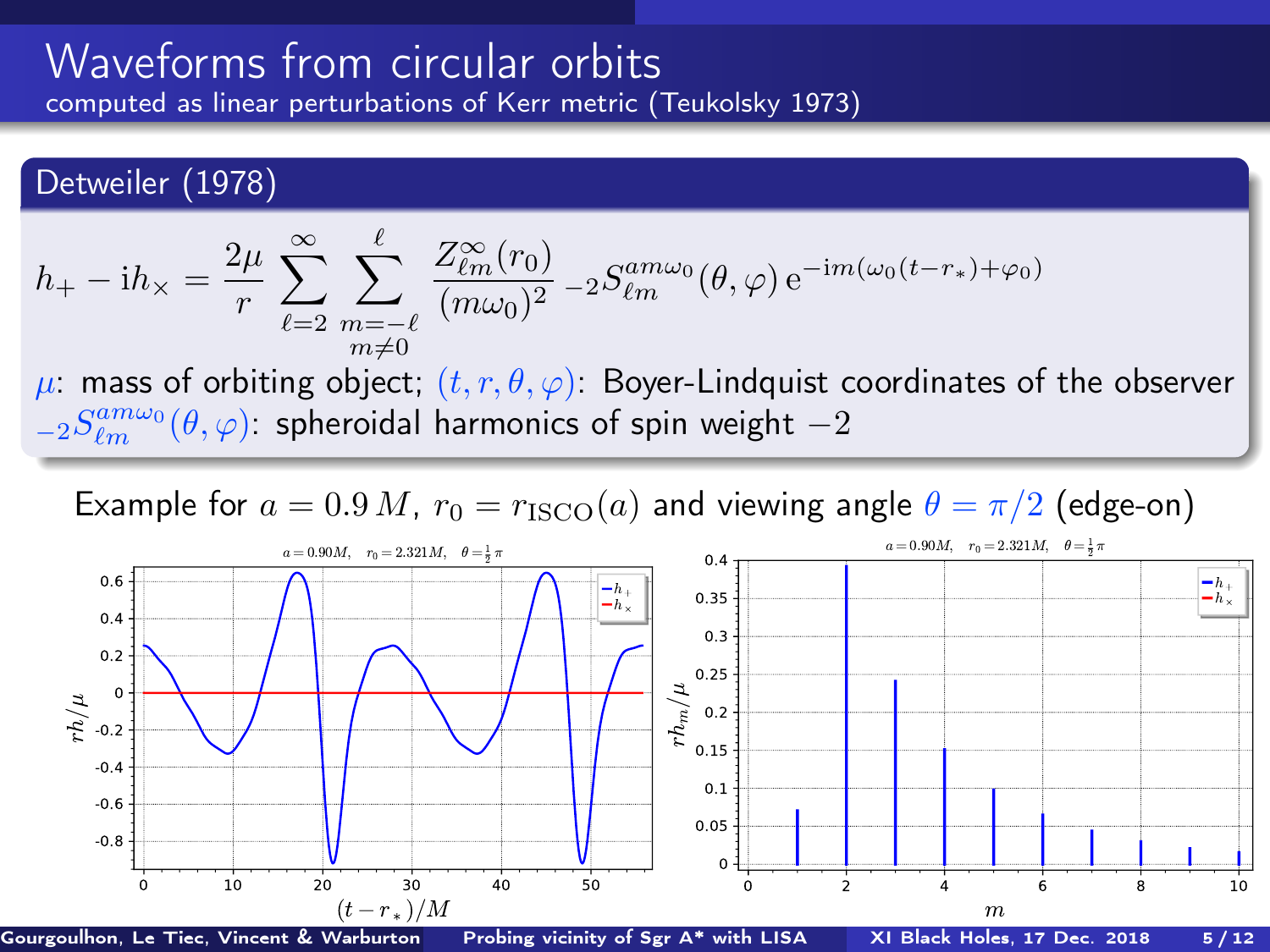<span id="page-10-0"></span>

[\[Gourgoulhon, Le Tiec, Vincent & Warburton, in preparation\]](#page-0-1)

 $299$ 

メロメ メタメ メミメ メミメー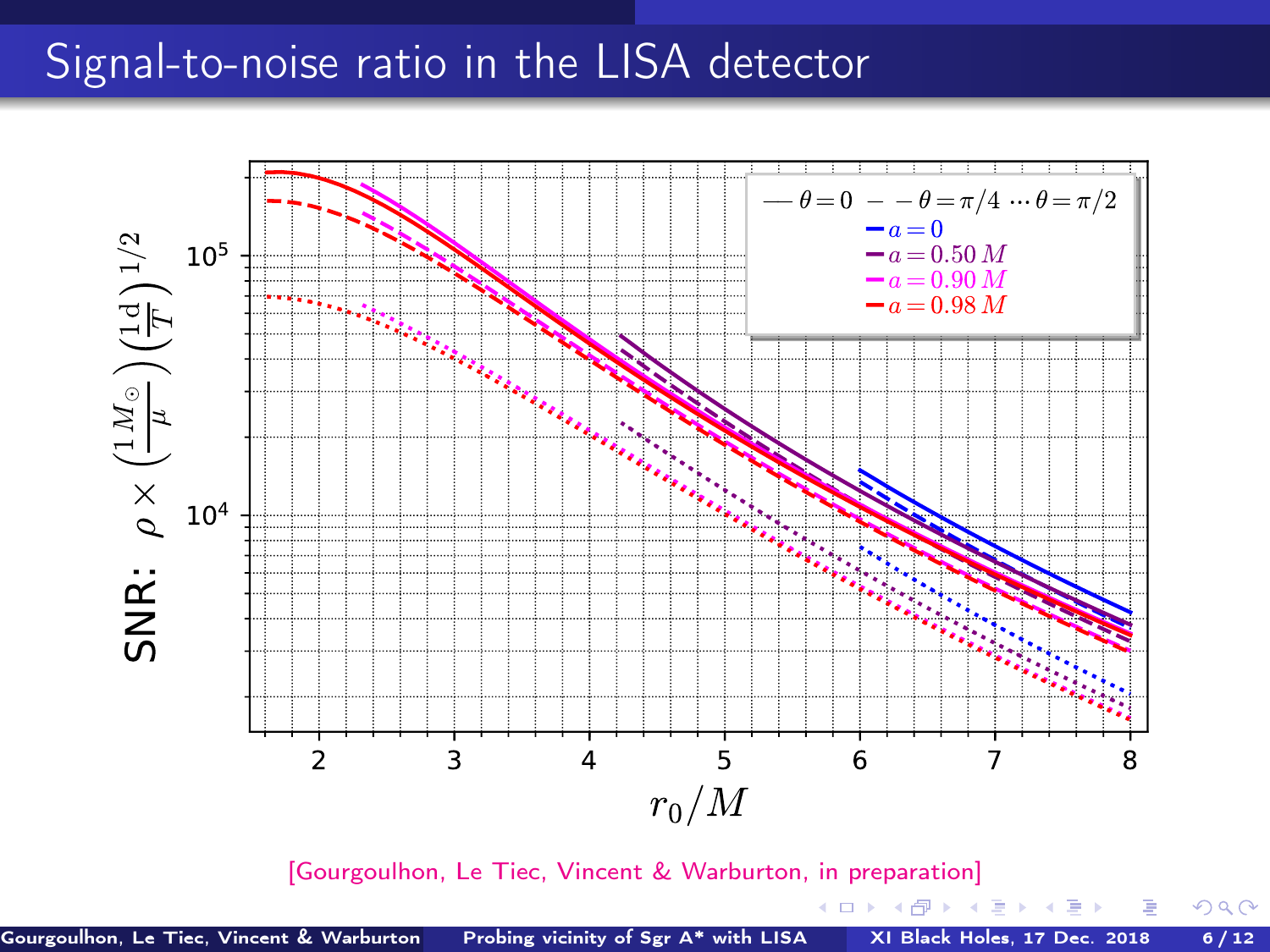

[\[Gourgoulhon, Le Tiec, Vincent & Warburton, in preparation\]](#page-0-1)

4. 0. 3. 4. 伺 化重 网络重

 $299$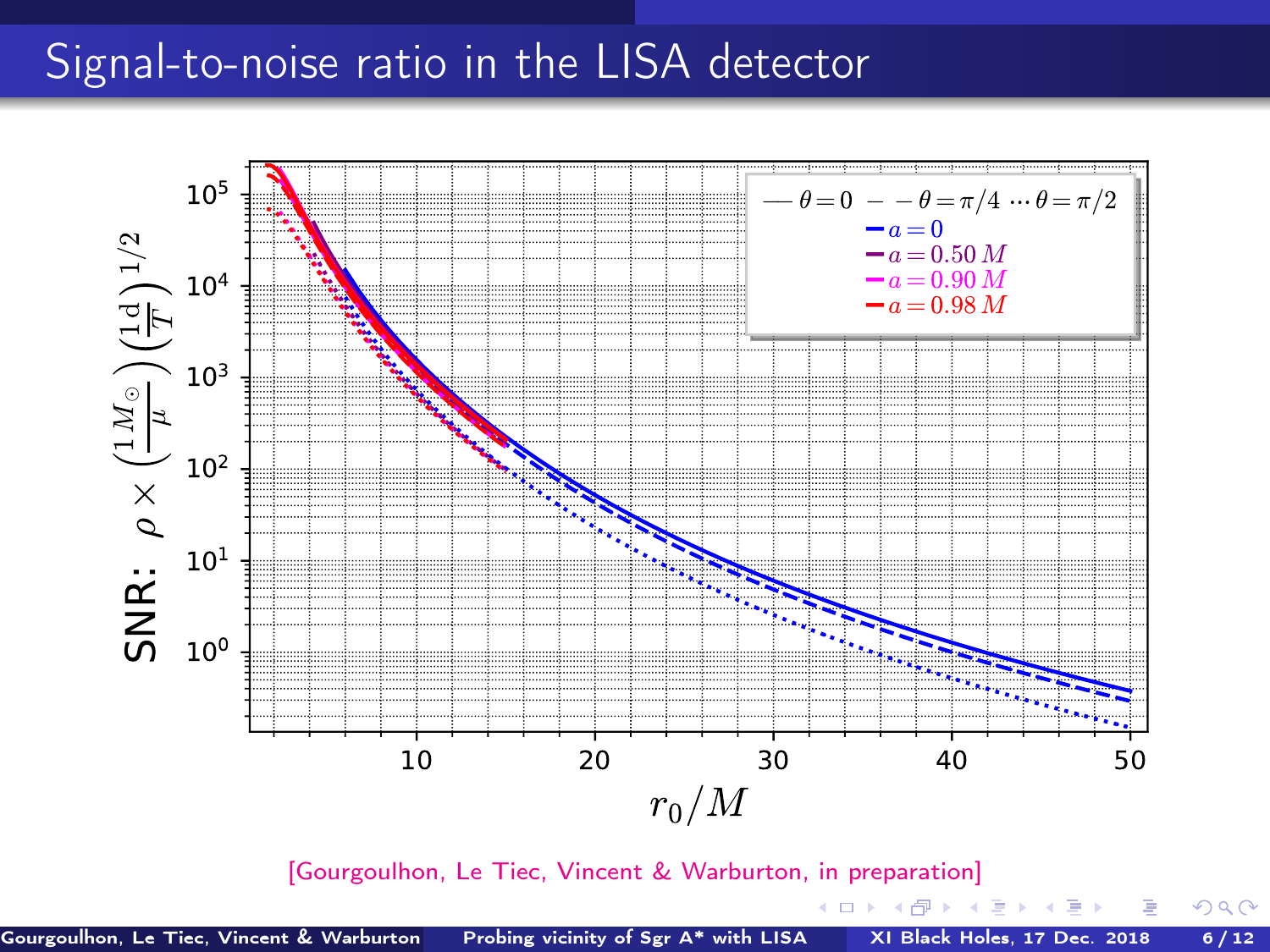

[\[Gourgoulhon, Le Tiec, Vincent & Warburton, in preparation\]](#page-0-1)

4. 0. 3.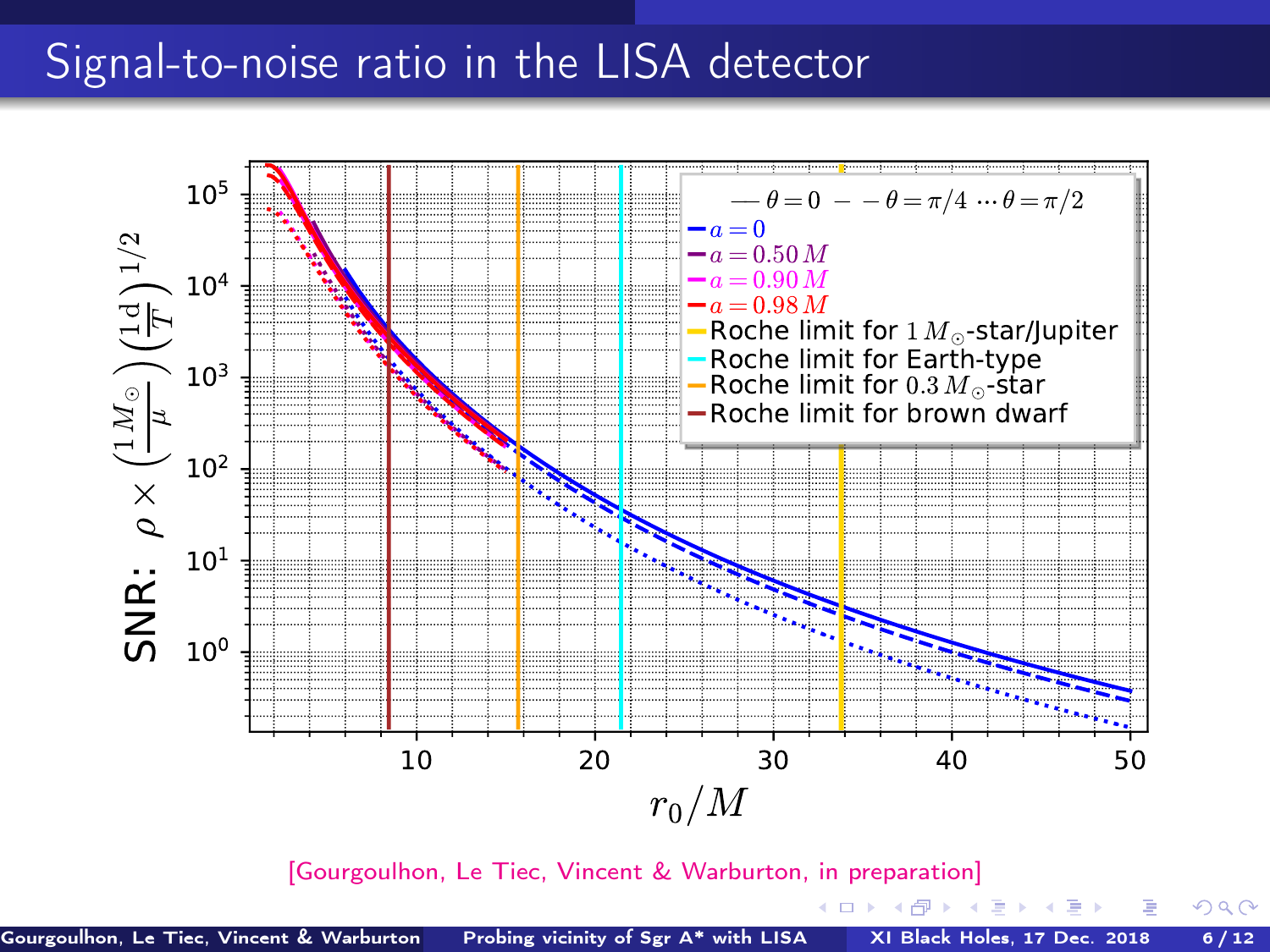| object                       |      | $r_0/M$ SNR $\times \frac{1 M_{\odot}}{n}$ (1 day) SNR $\times \frac{1 M_{\odot}}{n}$ (1 year) | $\mu$               |
|------------------------------|------|------------------------------------------------------------------------------------------------|---------------------|
| Solar-type star / Jupyter    | 34.5 | 3.2                                                                                            | 61                  |
| rocky body                   | 21.5 | 36                                                                                             | 690                 |
| $0.3M_{\odot}$ -MS star      | 15.7 | 180                                                                                            | $3.4 \times 10^3$   |
| $0.05M_{\odot}$ -brown dwarf | 8.4  | $3.3 \times 10^3$                                                                              | $6.4 \times 10^{4}$ |
| compact object $(a=0)$       | 6    | $1.5 \times 10^{4}$                                                                            | $2.8 \times 10^{5}$ |
| compact obj. $(a=0.5M)$      | 4.23 | $4.9 \times 10^{4}$                                                                            | $9.4 \times 10^{5}$ |
| compact obj. $(a=0.98M)$     | 1.61 | $2.1 \times 10^{5}$                                                                            | $4.0 \times 10^{6}$ |
|                              |      |                                                                                                |                     |

MS: main sequence compact object: white dwarf, neutron star, stellar-mass black hole

4 0 F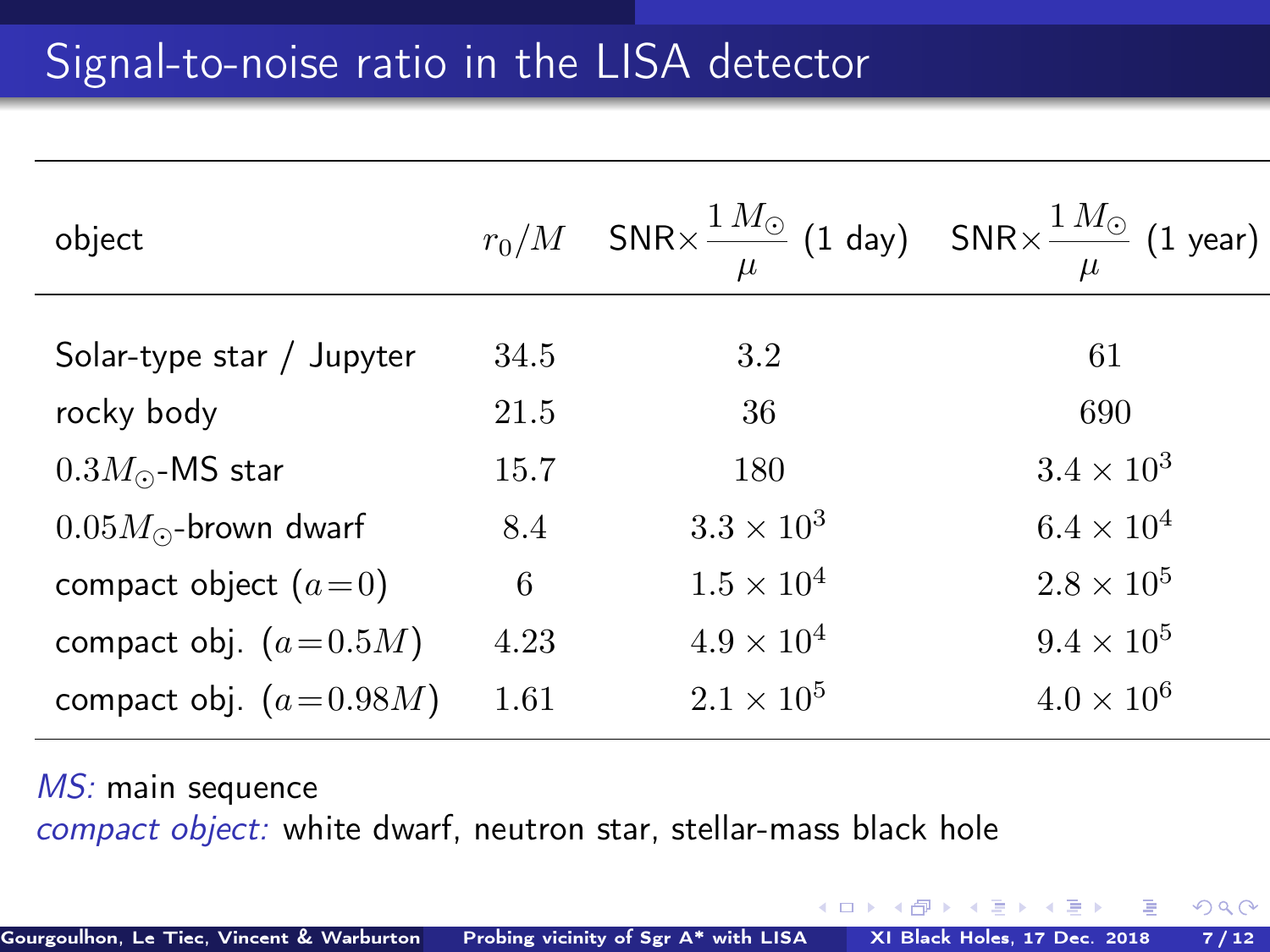### Minimal detectable mass by LISA

Detection criteria: SNR > 10 Observation time: 1 yr



Gourgoulhon, Le Tiec, Vincent & Warburton Reprobing vicinity of Sgr A\* with LISA XI Black Holes, 17 Dec. 2018 8/12

 $QQ$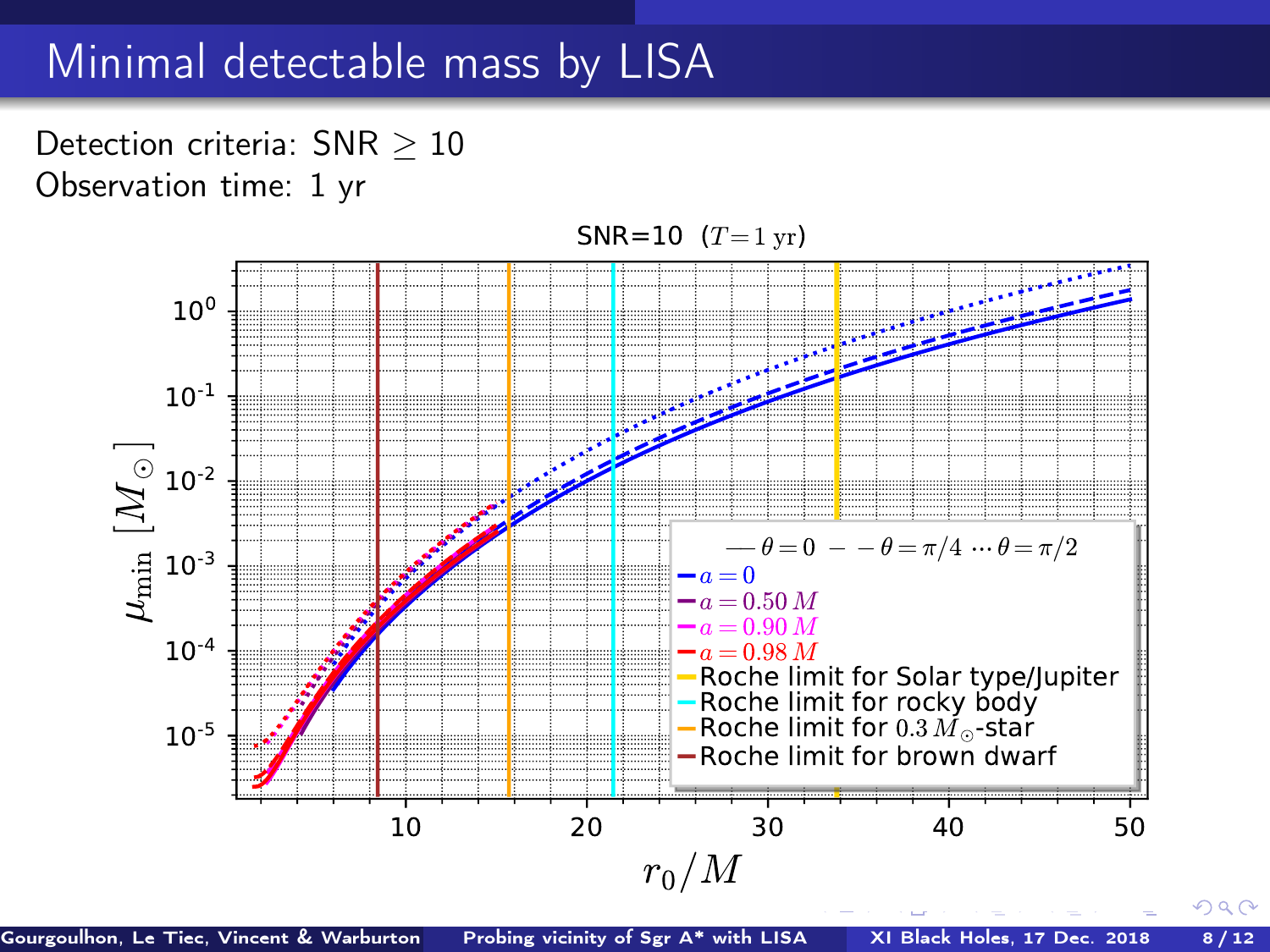• Zero-eccentricity EMRIs from binaries tidally split by Sgr A\* [\[Miller et al., ApJ](https://doi.org/10.1086/497335) 631[, L117 \(2005\)\]](https://doi.org/10.1086/497335)

4 0 8 4

 $299$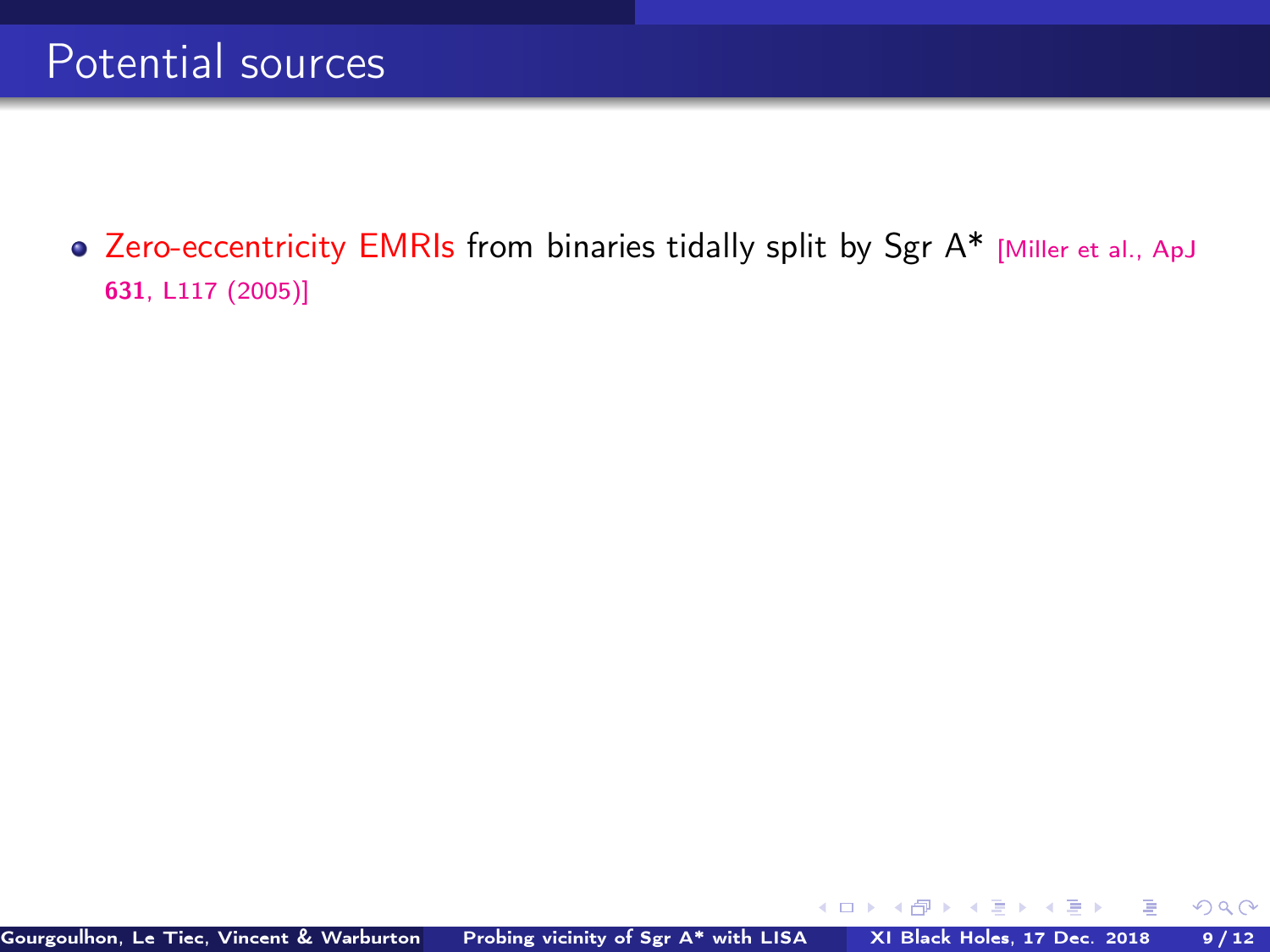- Zero-eccentricity EMRIs from binaries tidally split by Sgr A\* [\[Miller et al., ApJ](https://doi.org/10.1086/497335) 631[, L117 \(2005\)\]](https://doi.org/10.1086/497335)
- **.** Formation of stars close to Sgr A\* during a past AGN phase [\[Collin & Zahn, A&A](https://doi.org/10.1051/0004-6361:20078191) 477[, 419 \(2008\)\]](https://doi.org/10.1051/0004-6361:20078191) detailed studies of star evolution driven by gravitational radiation  $+$  Roche lobe overflow: [\[Dai & Blandford, MNRAS](https://doi.org/10.1093/mnras/stt1209) <sup>434</sup>, 2948 (2013)], [\[Linial & Sari, MNRAS](https://doi.org/10.1093/mnras/stx1041) <sup>469</sup>, 2441  $(2017)$ ]  $\implies$  inverse chirp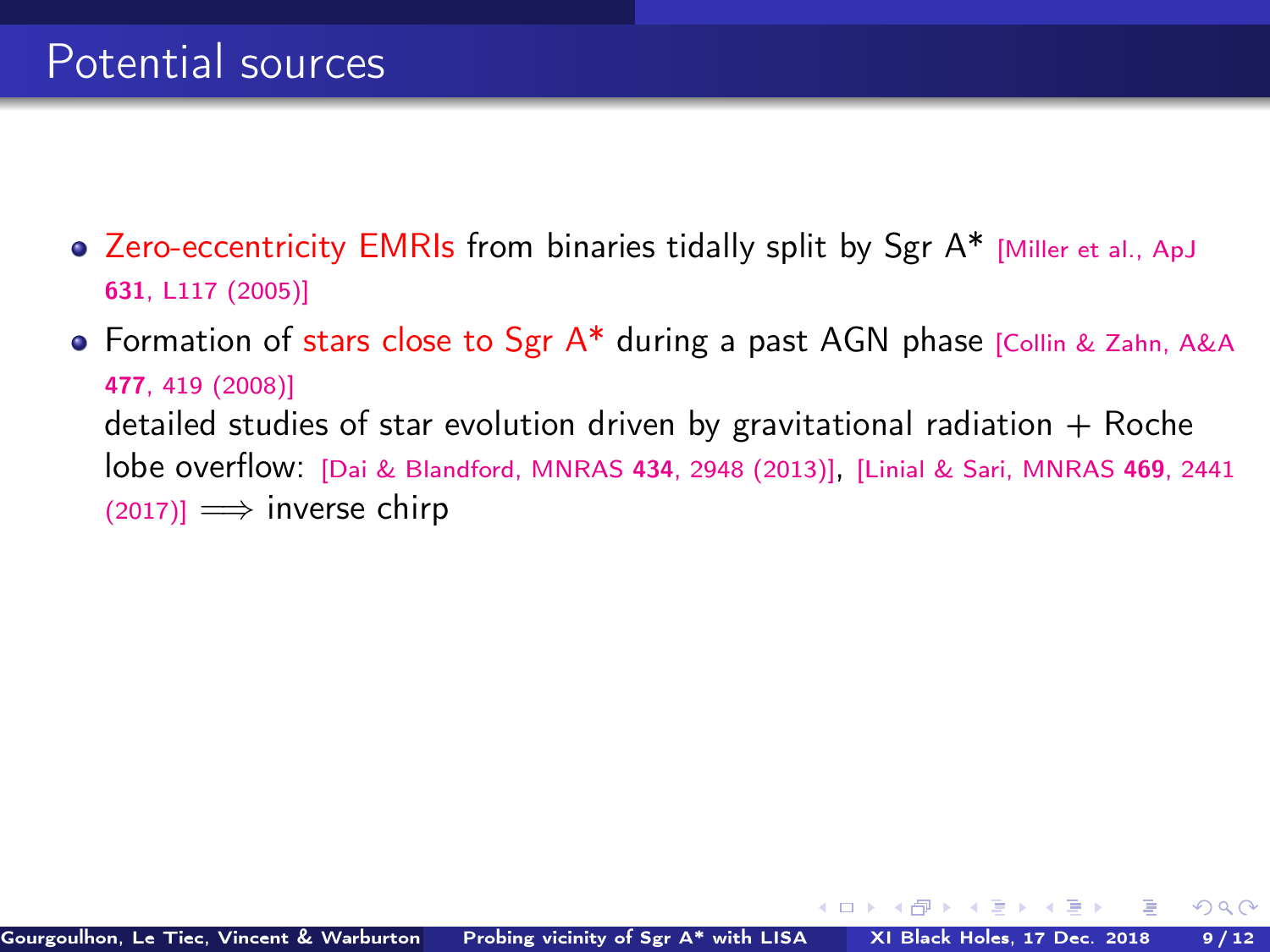- Zero-eccentricity EMRIs from binaries tidally split by Sgr A\* [\[Miller et al., ApJ](https://doi.org/10.1086/497335) 631[, L117 \(2005\)\]](https://doi.org/10.1086/497335)
- Formation of stars close to Sgr  $A^*$  during a past AGN phase [\[Collin & Zahn, A&A](https://doi.org/10.1051/0004-6361:20078191) 477[, 419 \(2008\)\]](https://doi.org/10.1051/0004-6361:20078191) detailed studies of star evolution driven by gravitational radiation  $+$  Roche lobe overflow: [\[Dai & Blandford, MNRAS](https://doi.org/10.1093/mnras/stt1209) <sup>434</sup>, 2948 (2013)], [\[Linial & Sari, MNRAS](https://doi.org/10.1093/mnras/stx1041) <sup>469</sup>, 2441  $(2017)$ ]  $\implies$  inverse chirp
- Extreme-mass-ratio burst: GW from the periastron passage of stellar mass object on highly eccentric orbits [\[Berry & Gair, MNRAS](https://doi.org/10.1093/mnras/sts360) <sup>429</sup>, 589 (2013)]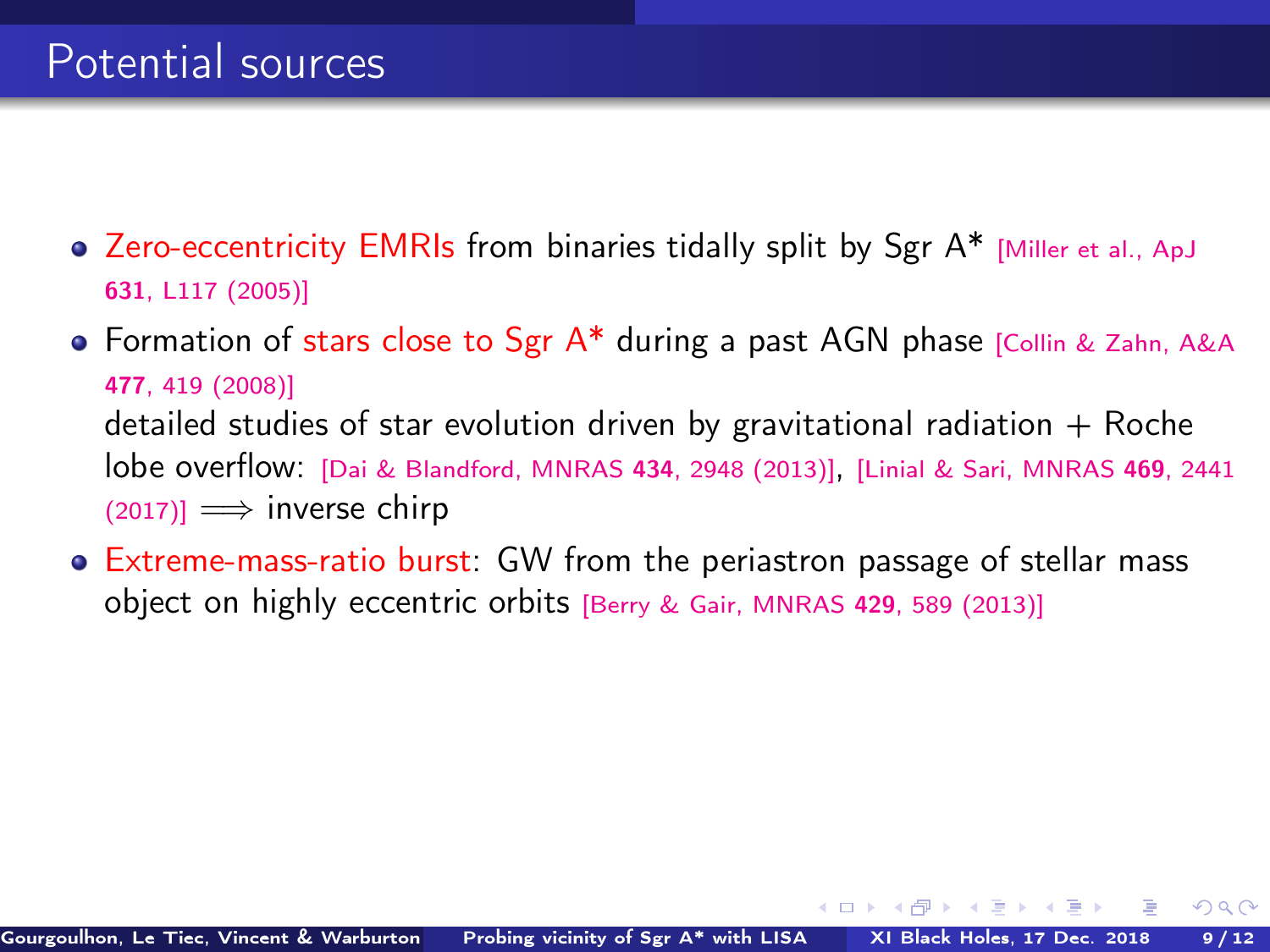- Zero-eccentricity EMRIs from binaries tidally split by Sgr A\* [\[Miller et al., ApJ](https://doi.org/10.1086/497335) 631[, L117 \(2005\)\]](https://doi.org/10.1086/497335)
- Formation of stars close to Sgr  $A^*$  during a past AGN phase [\[Collin & Zahn, A&A](https://doi.org/10.1051/0004-6361:20078191) 477[, 419 \(2008\)\]](https://doi.org/10.1051/0004-6361:20078191) detailed studies of star evolution driven by gravitational radiation  $+$  Roche lobe overflow: [\[Dai & Blandford, MNRAS](https://doi.org/10.1093/mnras/stt1209) <sup>434</sup>, 2948 (2013)], [\[Linial & Sari, MNRAS](https://doi.org/10.1093/mnras/stx1041) <sup>469</sup>, 2441  $(2017)$ ]  $\implies$  inverse chirp
- Extreme-mass-ratio burst: GW from the periastron passage of stellar mass object on highly eccentric orbits [\[Berry & Gair, MNRAS](https://doi.org/10.1093/mnras/sts360) <sup>429</sup>, 589 (2013)]
- Ensemble of macroscopic dark matter candidates (e.g. primordial black holes) [\[Kuhnel, Matas, Starkman & Freese, arXiv:1811.06387\]](https://arxiv.org/abs/1811.06387)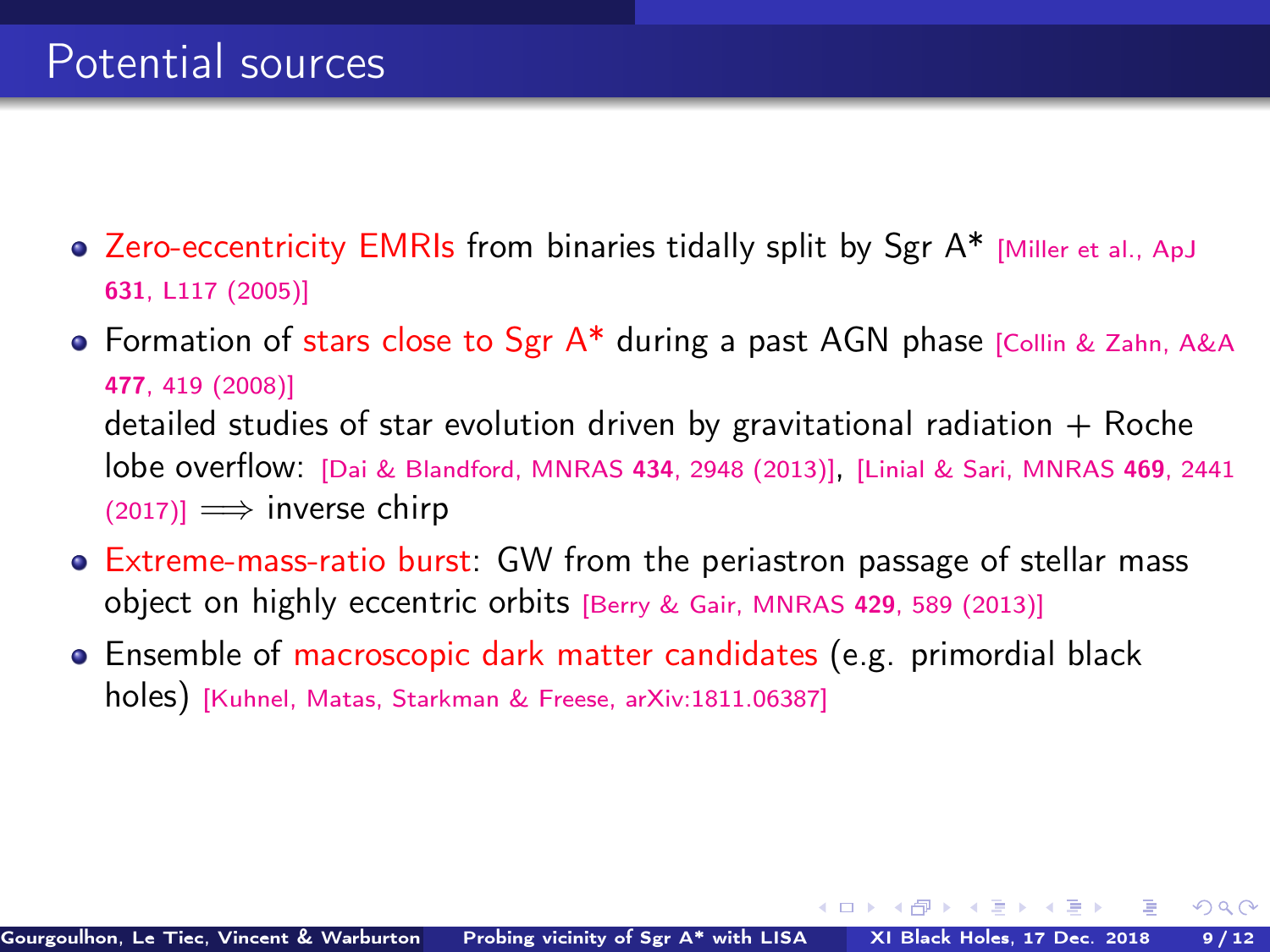- Zero-eccentricity EMRIs from binaries tidally split by Sgr A\* [\[Miller et al., ApJ](https://doi.org/10.1086/497335) 631[, L117 \(2005\)\]](https://doi.org/10.1086/497335)
- Formation of stars close to Sgr  $A^*$  during a past AGN phase [\[Collin & Zahn, A&A](https://doi.org/10.1051/0004-6361:20078191) 477[, 419 \(2008\)\]](https://doi.org/10.1051/0004-6361:20078191) detailed studies of star evolution driven by gravitational radiation  $+$  Roche lobe overflow: [\[Dai & Blandford, MNRAS](https://doi.org/10.1093/mnras/stt1209) <sup>434</sup>, 2948 (2013)], [\[Linial & Sari, MNRAS](https://doi.org/10.1093/mnras/stx1041) <sup>469</sup>, 2441  $(2017)$ ]  $\implies$  inverse chirp
- Extreme-mass-ratio burst: GW from the periastron passage of stellar mass object on highly eccentric orbits [\[Berry & Gair, MNRAS](https://doi.org/10.1093/mnras/sts360) <sup>429</sup>, 589 (2013)]
- Ensemble of macroscopic dark matter candidates (e.g. primordial black holes) [\[Kuhnel, Matas, Starkman & Freese, arXiv:1811.06387\]](https://arxiv.org/abs/1811.06387)
- Clumps in some dark matter spike [\[Le Tiec et al., in preparation\]](#page-0-1)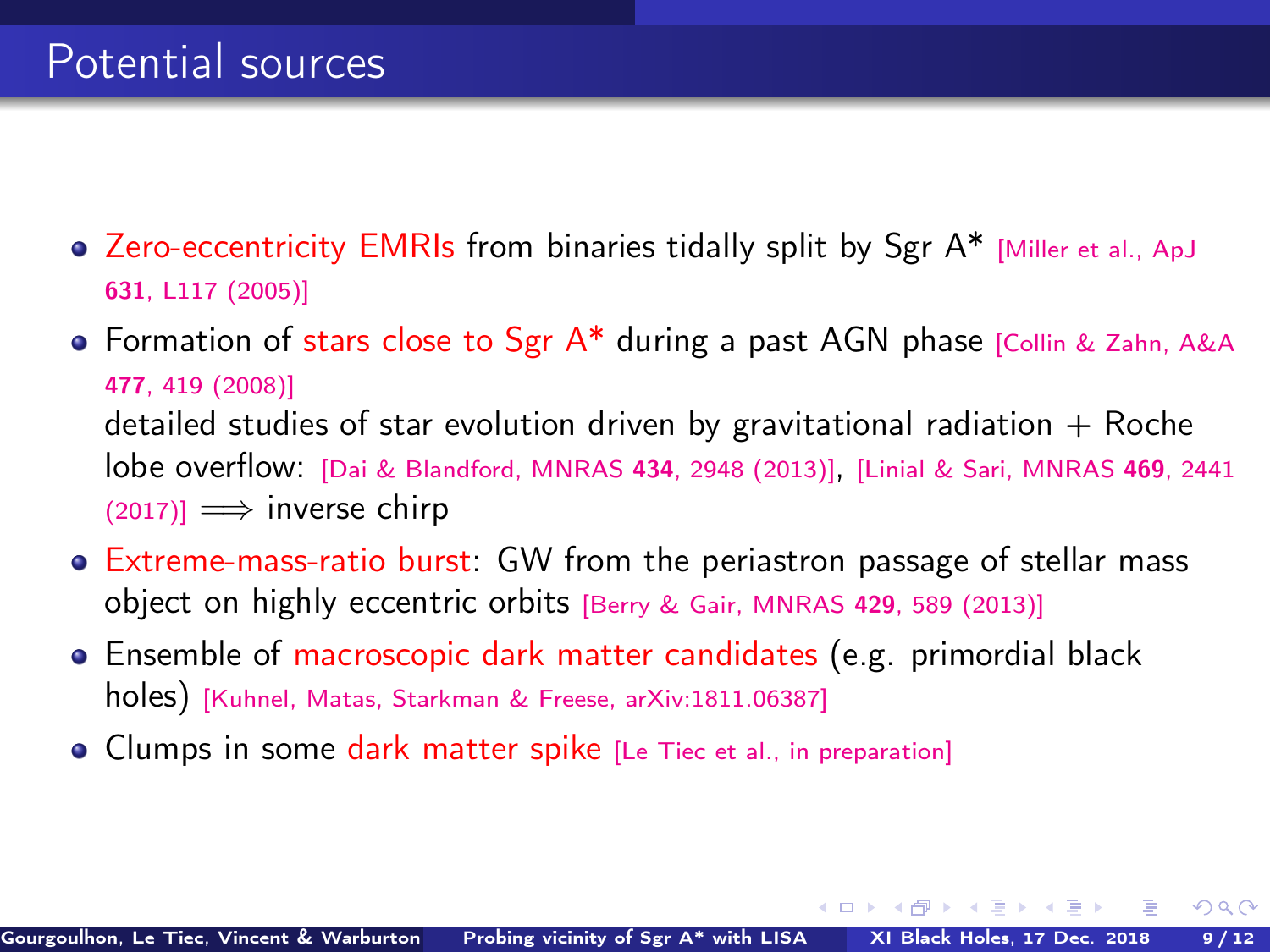MNRAS 474, 3380-3390 (2018) Advance Access publication 2017 November 15 doi:10.1093/mnras/stx2939

 $\Omega$ 

#### A 149 min periodicity underlies the X-ray flaring of Sgr A\*

Elia Leibowitz $\star$ 

School of Physics & Astronomy and Wise Observatory, Sachler Faculty of Exact Sciences, Tel Aviv University

Accepted 2017 November 13. Received 2017 November 13; in original form 2017 May 9

#### **ABSTRACT**

In a paper in 2017, I have shown that 39 large X-ray flares of Sgr  $A^*$  that were recorded by Chandra observatory in the year 2012 are concentrated preferably around tick marks of an equi-distance grid on the time axis. The period of this grid as found in that paper is 0.1033 d. In this work I show that the effect can be found among all the large X-ray flares recorded by Chandra and XMM - Newton along 15 yr. The mid-points of all the 71 large flares recorded between years 2000 and 2014 are also tightly grouped around tick marks of a grid with this period, or more likely, 0.1032 d. This result is obtained with a confidence level of at least 3.27 $\sigma$  and very likely of 4.62 $\sigma$ . I find also a possible hint that a similar grid is underlying IR flares of the object. I suggest that the pacemaker in the occurrences of the large X-ray flares of Sgr A\* is a mass of the order of a low-mass star or a small planet, in a slightly eccentric Keplerian orbit around the SMBH at the centre of the Galaxy. The radius of this orbit is about 6.6 Schwarzschild radii of the BH.

4 0 3 4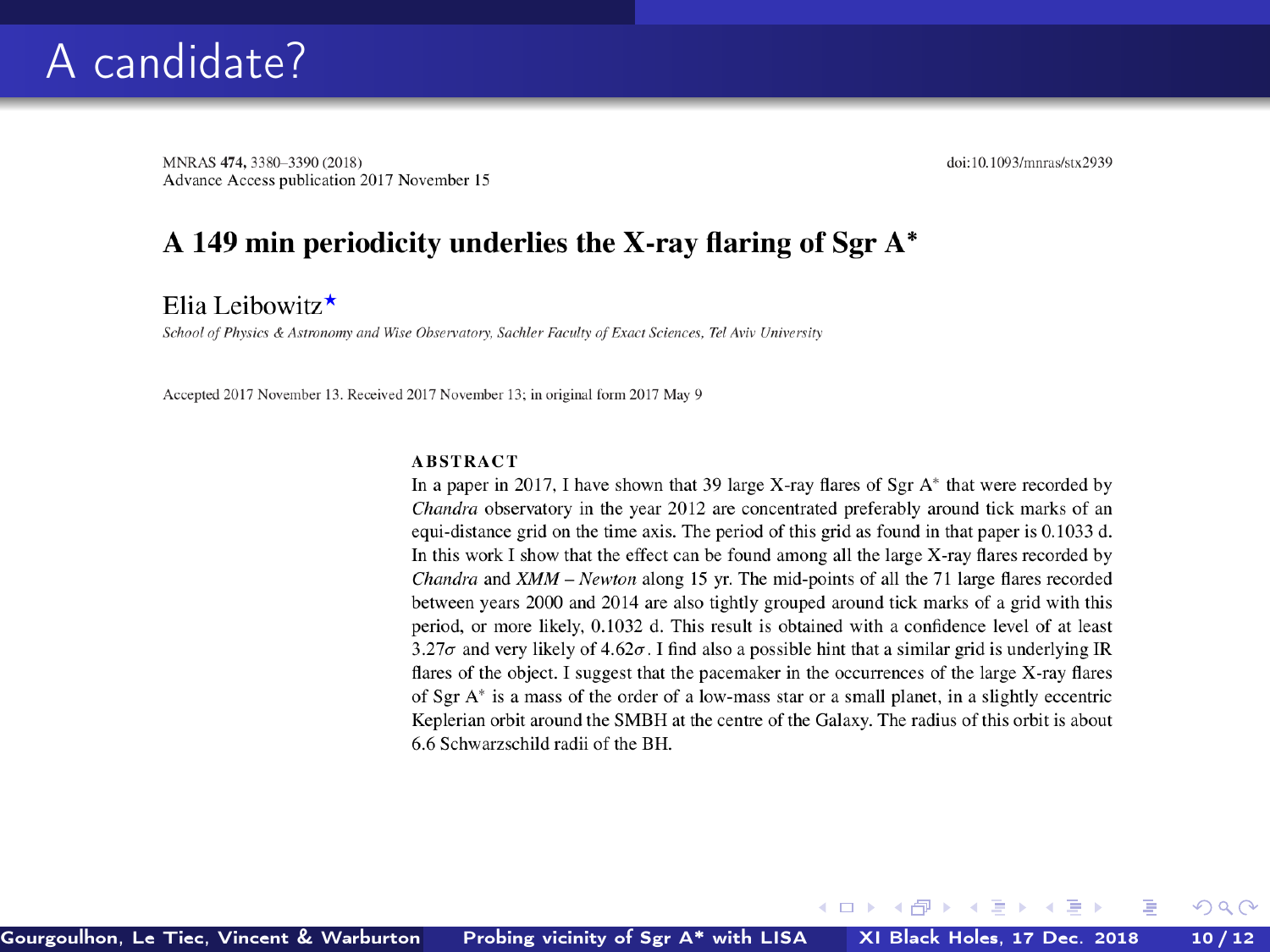MNRAS 474, 3380-3390 (2018) Advance Access publication 2017 November 15 doi:10.1093/mnras/stx2939

 $\Omega$ 

#### A 149 min periodicity underlies the X-ray flaring of Sgr A\*

Elia Leibowitz $\star$ 

School of Physics & Astronomy and Wise Observatory, Sachler Faculty of Exact Sciences, Tel Aviv University

Accepted 2017 November 13. Received 2017 November 13; in original form 2017 May 9

#### **ABSTRACT**

In a paper in 2017, I have shown that 39 large X-ray flares of Sgr  $A^*$  that were recorded by Chandra observatory in the year 2012 are concentrated preferably around tick marks of an equi-distance grid on the time axis. The period of this grid as found in that paper is 0.1033 d. In this work I show that the effect can be found among all the large X-ray flares recorded by Chandra and XMM - Newton along 15 yr. The mid-points of all the 71 large flares recorded between years 2000 and 2014 are also tightly grouped around tick marks of a grid with this period, or more likely, 0.1032 d. This result is obtained with a confidence level of at least 3.27 $\sigma$  and very likely of 4.62 $\sigma$ . I find also a possible hint that a similar grid is underlying IR flares of the object. I suggest that the pacemaker in the occurrences of the large X-ray flares of Sgr  $A^*$  is a mass of the order of a low-mass star or a small planet, in a slightly eccentric Keplerian orbit around the SMBH at the centre of the Galaxy. The radius of this orbit is about 6.6 Schwarzschild radii of the BH.

4 0 3 4

#### star  $\mu = 0.18 M_{\odot}$ ,  $r_0 = 13.2 M \Longrightarrow$  SNR = 76 in 1 day of LISA data!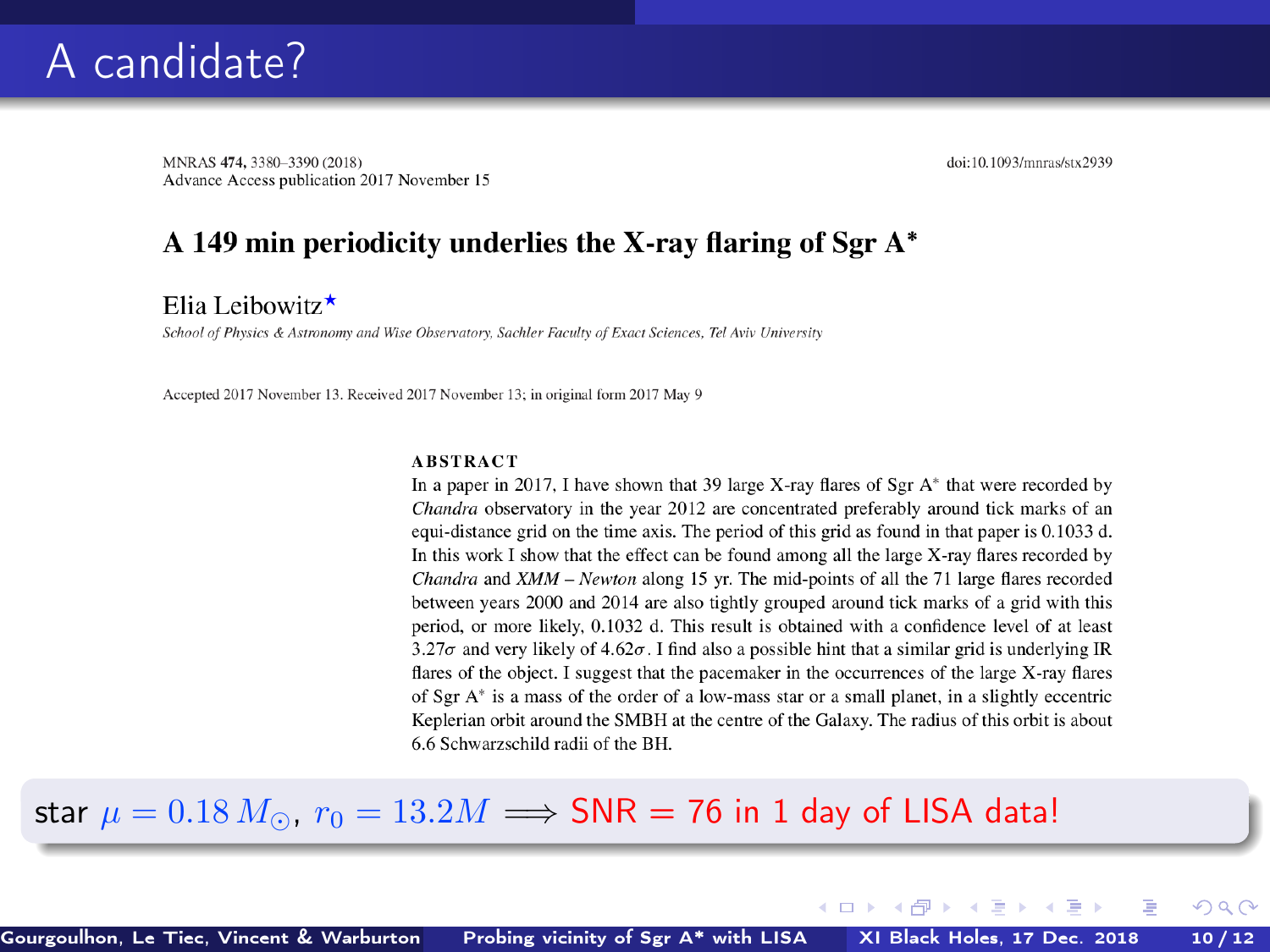The massive BH Sgr A\* is a unique object in our Galaxy. If<sup>1</sup> an advanced civilization exists, or has existed, in the Galaxy, it would seem unlikely that it has not shown any interest in Sgr A\*...

It would indeed seem natural that an advanced civilization has put some material in close orbit around Sgr  $A^*$ , for instance to extract energy from Sgr  $A^*$  via the Penrose process.

Whatever the reason for which the advanced civilization acted so (it could be for purposes that we humans simply cannot imagine), any orbital motion necessarily emit gravitational waves and if the mass is large enough, these waves could be detected by LISA.

This potentiality is discussed further in [\[Abramowicz, Bejger, Gourgoulhon & Straub, in](#page-0-1) [preparation\]](#page-0-1), in the form of a long lasting Jupiter-mass orbiter, left as a "messenger" by an advanced civilization, which possibly disappeared billions of years ago.

 $QQ$ 

<sup>&</sup>lt;sup>1</sup>Granted, this is a big if...